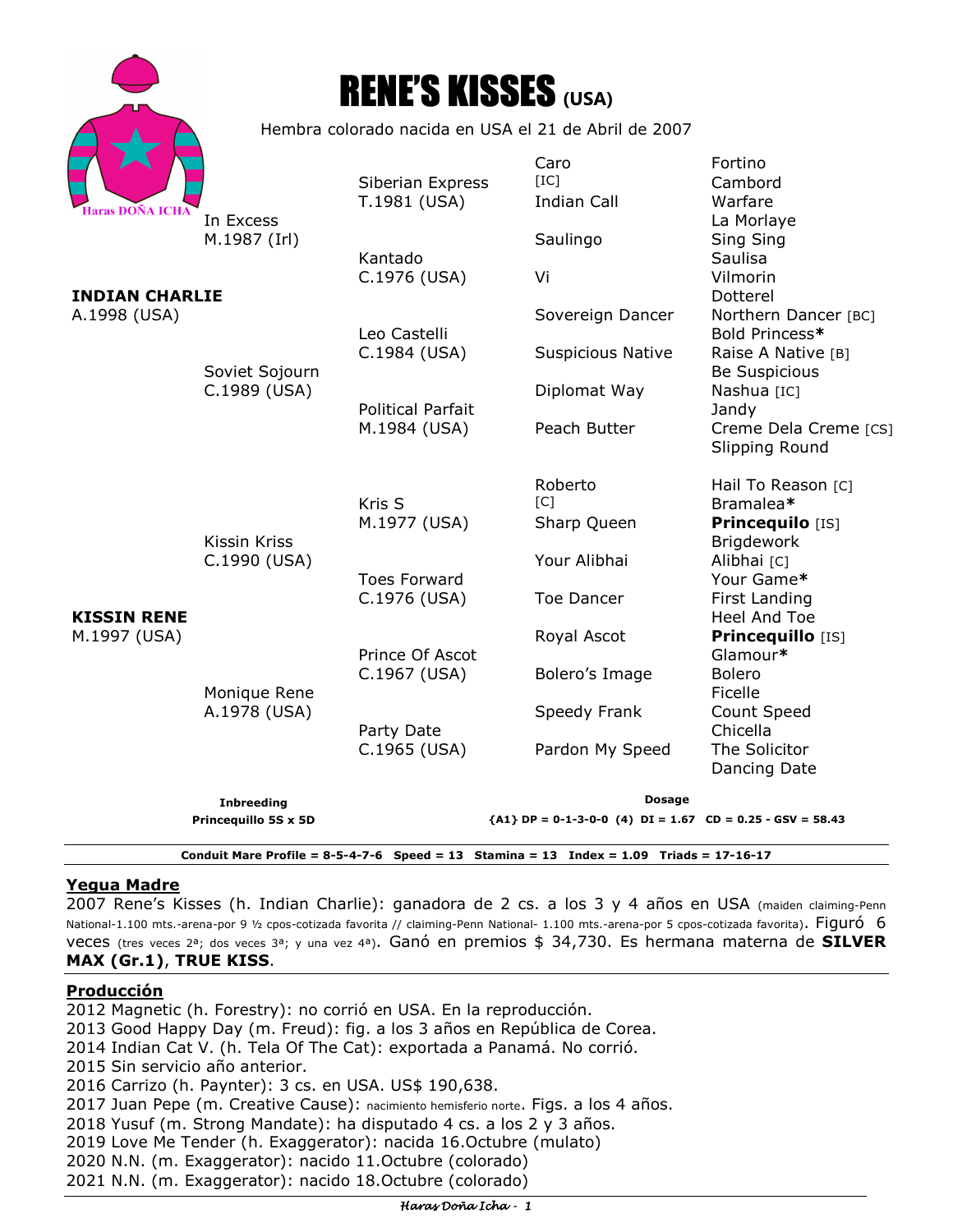# **LINEA PATERNA**

**INDIAN CHARLIE** (**1995**). Ganador de 4 cs. a los 2 y 3 años en USA en 5 actuaciones, incl. Santa Anita Derby **(Gr.1)**; 3º Kentucky Derby **(Gr.1)**. US\$ 616.120.

# *Es padre de:*

**UNCLE MO** (*Eclipse Award Campeón 2 Años, USA 2010*. Champage Stakes**-Gr.1**, Grey Goose Breeders' Cup Juvenile**-Gr.1**, etc. US\$ 1,606,000. **Padrillo**), **A P INDIAN** (Alfred G Vanderbilt Handicap**-Gr.1**, Priority One Jets Forego Stakes**-Gr.1**, etc.), **BY THE MOON** (Frizette Stakes**-Gr.1**, etc.), **FLEET INDIAN** (Beldame Stakes**-Gr.1**, Personal Ensign Stakes**-Gr.1**, etc.), **INDIAN BLESSING**  (Frizette Stakes**-Gr.1**, Grey Goose Breeders' Cup Juvenile Fillies**-Gr.1**, La Brea Stakes**-Gr.1**, Prioress Stakes**-Gr.1**, Test Stakes**-Gr.1**, etc.), **LIAISON** (Cashcall Futurity**-Gr.1**, etc. **Padrillo**), **PAMPERED PRINCESS** (Juddmonte Spinster Stakes**-Gr.1**, etc.), **ADIOS CHARLIE** (Jerome Stakes**-Gr.2**. **Padrillo**), **ANTHONY'S CROSS** (Robert B. Lewis S**-Gr.2**. **Padrillo**), **BWANA CHARLIE** (Amsterdam Stakes**-Gr.2**, etc. **Padrillo**), **INDIAN FIREWATER** (San Fernando Stakes**-Gr.2**, etc. **Padrillo**), **INDIANO** (Carry Back Stakes**-Gr.2**, etc.), **MY PAL CHARLIE** (Super Derby**-Gr.2**. **Padrillo**), **ROXY GAP** (Hendrie Stakes**-Gr.2**, etc.), **SOMETHING EXTRA** (Connaught Cup Stakes**-Gr.2**, dos veces, etc.), **TWO TRAIL SIOUX** (Fleur de Lis Handicap**-Gr.2**, etc.), **WISHING GATE** (San Clemente Handicap**-Gr.2**, etc.), **BRAZEN PERSUASION (Gr.3)**, **CHARLIE'S MOMENT (Gr.3)**, **CINCO CHARLIE (Gr.3)**, **CONVEYANCE (Gr.3)**, **FEATHERED (Gr.3)**, **INDYANNE (Gr.3)**, **MR NIGHTLINGER (Gr.3)**, **ROCKET TWENTYONE (Gr.3)**, **RUMOR (Gr.3)**, **SHAISHEE (Gr.3)**, **SUBTLE INDIAN (Gr.3)**, etc…

# **LINEA MATERNA**

# **1ª madre**

1997 Kissin Rene (h. Kissin Kris): ganadora a los 3 años en USA. US\$ 7,500. Es hermana materna de **PRINCE OF THE MT. (Gr.3)**, Clever Monique (madre de **YES IT'S TRUE-Gr.1**). Madre de:

- 2002 **TRUE KISS** (h. Is It True): 4 cs. a los 2 y 3 años en USA, incl. MTOBA Joy Stakes. US\$ 115,418. Madre de:
	- 2011 **Tiz Kissable** (h. Tiz Wonderful): 2 cs. a los 3 años en USA; 2ª Torrey Pines Stakes **(Gr.3)**; 3ª Sandy Blue Handicap, California Oaks, China Doll Stakes. US\$ 92,975. Madre de: 2018 Charge Cash (m. Will Take Charge): 2 cs. en USA. US\$ 29,700.
	- 2013 **One True Kiss** (h. Warrior's Reward): 2 cs. a los 3 años; 2ª Adena Springs Miss Preakness Stakes **(Gr.3)**; 3ª Sorrento Stakes **(Gr.2)**, Victory Ride Stakes **(Gr.3)**, Dogwood Stakes **(L)**, Jersey Girl Stakes. US\$ 231,459.
	- 2016 **SHANCELOT** (m. Shanghai Bobby): 3 cs. en USA, incl. Amsterdam Stakes **(Gr.2)**; 2° Breeders' Cup Sprint **(Gr.1)**, Santa Anita Sprint Championship Stakes **(Gr.1)**; 3° H. Allen Jerkens Stakes **(Gr.1)**. US\$ 624,300. **Padrillo**.

2017 **Sweet Kisses** (h. Carpe Dem): ganadora en USA; 3ª Letellier Memorial. US\$ 112,847.

- 2005 Kissesforcaroline (h. Five Star Day): disputó 3 cs. en USA. Madre de:
- 2012 **BLUE LAW** (m. Dunkirk): 7 cs. en USA, incl. Inaugural Stakes, George Royal Stakes. US\$ 170,703.

2007 Rene's Kisses (h. Indian Charlie): **ver arriba**.

2009 **SILVER MAX** (m. Badge of Silver): 12 cs. en USA, incl. Shadwell Turf Mile Stakes **(Gr.1)**, Virginia Derby **(Gr.2)**, Bernard Baruch Handicap **(Gr.2)**, American Turf Stakes **(Gr.2)**, Firecracker Stakes **(Gr.2)**, Oceanport Stakes **(Gr.3)**, Transylvania Stakes **(Gr.3)**, Oliver Stakes **(L)**, Arlington Classic Stakes **(L)**, Opening Verse Stakes; 3º Prairie Meadows Cornhusker Handicap **(Gr.3)**; 4º Breeders' Cup Mile **(Gr.1)**, Woodford Reserve Turf Classic Stakes **(Gr.1)**. US\$ 1,954,738. **Padrillo** en Canadá.

2011 Bending (m. Yes It`sTrue): fig. a los 3 años en USA. US\$ 4,200.

## **2ª madre**

78 **MONIQUE RENE** (h. Prince of Ascot): ganadora de 29 cs. en USA, incl. Suthern Accent Stakes **(L)**, Mardi Grass Handicap, Chou Croute Stakes, Honeymoon Stakes, Gallorette Handicap, Sugarland Stakes, dos veces, Southern Maid Stakes, Valencia Stakes, Creole State Stakes, Victoria Stakes, dos veces, Diplomat Stakes, Pan Zareta Stakes, dos veces; 2ª Pippin Stakes, Chou Croute Stakes, Portage Stakes, Jeanne D'Arc Prep Stakes, Desoto Stakes; 3ª Southern-Accent Stakes. US\$ 456,250. Es hermana materna de **HOMEMADE LOVIN**, **LADY GREENFIELD**. Madre de:

86 Ronique (h. Raise A Native): fig. en USA. Madre de: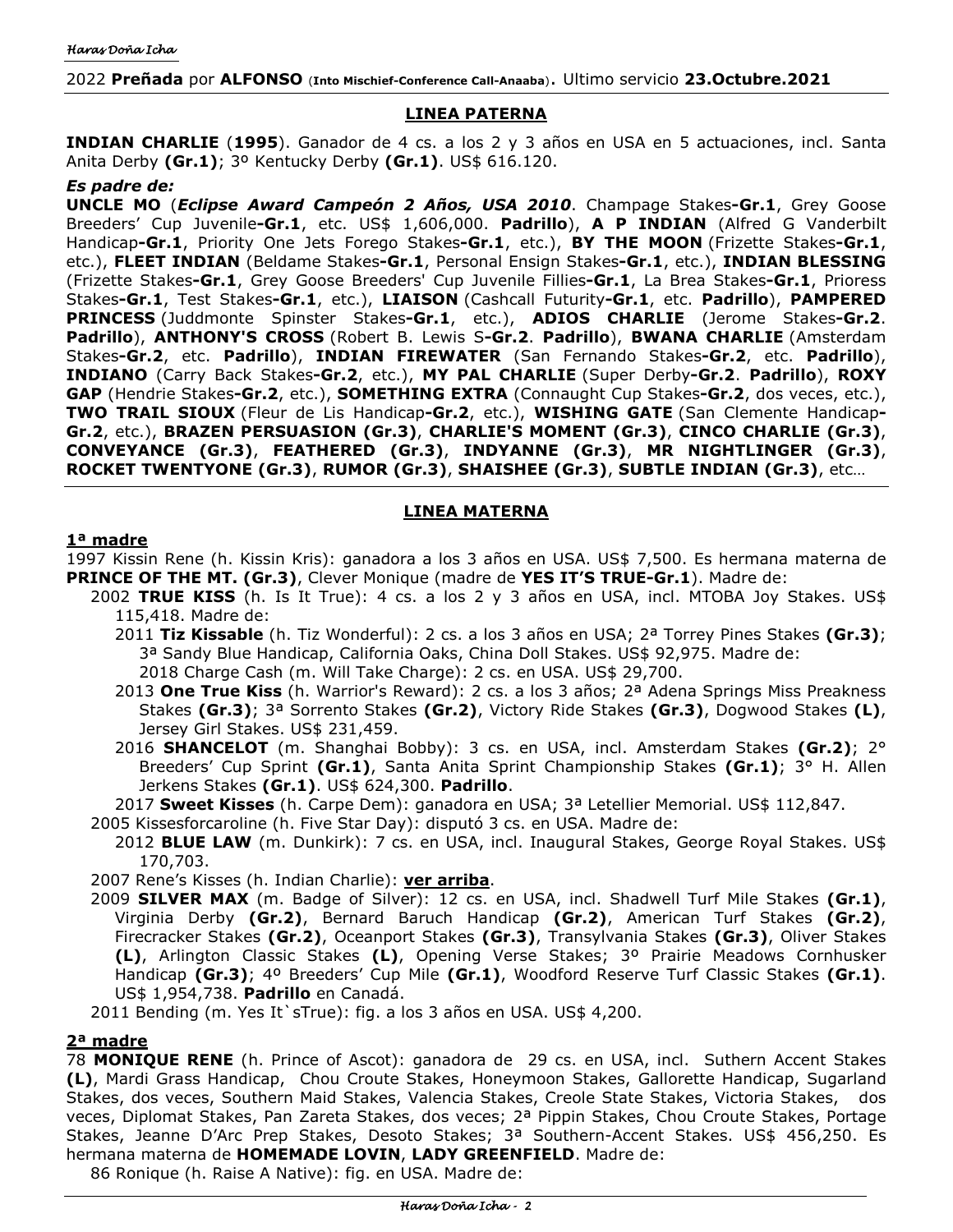#### Haras Doña Icha

- 97 **KISS A NATIVE** (cast. Kissin Kris): *Campeón 3 Años en Canadá, 2000*. Ganador de 14 cs., incl. Pegasus Handicap **(Gr.2)**, Durham Cup Handicap **(Gr.3)**, Colonel R.S. McLaughlin Handicap **(Gr.3)**, Victoria Park Stakes **(L)**, In Reality Stakes, John Henry Handicap; 2º Donn Handicap **(Gr.1)**, Durham Cup Handicap **(Gr.2)**, Kenny Noe Jr. Handicap **(L)**; 3º Ohio Derby **(Gr.2)**, Autumn Handicap **(Gr.3)**; 4º Evangelinne Mile Handicap. US\$ 1,109,022.
- 00 **True Enough** (m. Is It True): 2 cs. en USA; 3º Birdonthewire Stakes. US\$ 55,390. **Padrillo** en USA.
- 88 Clever Monique (h. Clever Trick): disputó una carrera en USA. Madre de:
	- 93 Starring Monique (h. Risen Star): ganadora en USA. US\$ 20,355. Madre de:
		- 99 A Star Has Risen (h. Rock Band): figs. en USA. Madre de:
			- 05 **D.C. Eight** (m. Kafwain): ganador en USA; 3º JC Ellis Juvenile Stakes. US\$ 21,272.
		- 01 **Blushing Indian** (m. Cherokee Run): 2 cs. en USA; 2º Sanford Stakes **(Gr.2)**; 3º Gradle Stakes. US\$ 103,766.
	- 95 Clever Hou (h. Houston): no corrió en USA. Madre de:
		- 02 Gwangyeolhan (h. Stormin Fever): 2 cs. en Corea. Madre de:
			- 11 **NEVER SEEN BEFORE** (m. Ecton Park): disputó 3 cs. en USA. Ganador en Corea del Minister's Cup; 3º Gyenongnam Do-Min Libo Stakes.
	- 96 **YES IT'S TRUE** (m. Is It True): 11 cs. en USA, incl. Frank J. De Francis Memorial Dash Stakes **(Gr.1)**, Riva Ridge Stakes **(Gr.2)**, Hollywood Juvenile Championship Stakes **(Gr.3)**, Sapling Stakes **(Gr.3)**, Swale Stakes **(Gr.3)**, Lafayette Stakes **(Gr.3)**, MD Breeders' Cup Handicap **(Gr.3)**, Jersey Shore Breeders' Cup Stakes **(Gr.3)**, Kentucky Breeders' Cup Stakes **(L)**, WHAS-11 Stakes **(L)**; 2º Futurity Stakes **(Gr.1)**, Bashford Maor Stakes **(Gr.3)**; 3º Breeders' Futurity **(Gr.2)**, San Vicente Stakes **(Gr.2)**, A Phenomenon Handicap **(Gr.2)**. US\$ 1,080,700. **Padrillo**. Murió, 2015.
	- 99 **HONEST DECEIVER** (h. Is It True): 4 cs. en USA, incl. Eliza Stakes, Wishing Well Stakes; 2ª Cincinnati Trophy Stakes. US\$ 50,958. Madre de:
		- 09 Two Faced Moon (h. Malibu Moon): no corrió en USA. Madre de:
			- 16 **HOLLYWOOD HILLS** (h. Hoorayforhollywood): 7 cs. en USA, incl. Fleet Treat Stakes; 2° Torrey Pines Stakes **(Gr.3)**, Campanile Stakes. US\$ 241,276.
			- 19 **BIG SWITCH** (h. Mr Big): 2 cs. en USA, incl. Golden State Juvenile Fillies Stakes. US\$ 153,750.
		- 10 **Fraudulentfootnot** (h. More Than Ready): ganadora en USA; 2ª El Paso Times Stakes. US\$ 63,608.
- 91 **PRINCE OF THE MT.** (m. Mt. Livermore): 10 cs. en USA, incl. Ark-La-Tex Handicap **(Gr.3)**, Bob Johnson Memorial Stakes; 2º Louisiana Downs Budweiser Breeders' Cup Stakes, King Cotton Stakes; 3º Wiley Post HandicapBosselman/Gus Fonner Handicap, Fifth Season Breeders' Cup Stakes. **Padrillo**. US\$ 396,925..
- 92 Lively Rene (h. Lively One): no corrió en USA. Madre de:
- 01 **Notonetoquit** (m. Toologhtttoquit): 7 cs. en USA; 3º St. Paul Stakes. US\$ 113,301.
- 93 Walk Away Rene (h. Gold Alert): 3 cs. en USA. US\$ 50,990. Madre de:
	- 01 Awy Rene (h. Toolighttoquit): no corrió en USA. Madre de:
		- 05 **SMILE SAMANTHA** (h. Reparations): 7 cs. en USA, incl. Ruth C. Funkhouser Stakes; 2ª WV Division Of Tourism Stakes, Sylvia Bishop Memorial Stakes; 3<sup>a</sup> Shy Native Stakes. US\$ 237,663.
		- 09 **Red Penny Princess** (h. Reparations): 2 cs. en USA; 2ª West Virginia Cavada Breeders' Classic Stakes. US\$ 75,340.
	- 02 Walkinforskisses (h. Kissin Kris): 4 cs. en USA. US\$ 83,547. Madre de:
		- 14 **YES I'LL GO** (h. Yes It's True): 4 cs. en USA, incl. OBS Sprint Stakes; 3ª Sophomore Fillies Stakes, Musical Romance Stakes, Sugarloaf Key Handicap. US\$ 144,667.
	- 03 **CATCH MY FANCY** (h. Yes It's True): 3 cs. en 9 actuaciones en USA, incl. Barretts Debutante Stakes, Fairfield Stakes US\$ 147,676. Madre de:
		- 09 Catch The Moon (h. Malibu Moon): no corrió en USA. Madre de:
			- 13 **COCKED AND LOADED** (m. Colonel John): 4 cs. en USA, incl. Iroquois Stakes **(Gr.3)**, Tremont Stakes; 3º Bay Shore Stakes **(Gr.3)**. US\$ 497,660.
			- 14 **GIRVIN** (m. Tale Of Ekati): 4 cs. en USA, incl. Haskell Invitational Stakes **(Gr.1)**, Lousiana Derby **(Gr.2)**, Risen Star Stakes **(Gr.2)**; 2º Ohio Derby **(Gr.3)**, Steve Sexon Mile Stakes **(Gr.3)**, Keith Gee Memorial Stakes. US\$ 1,624,392. **Padrillo**.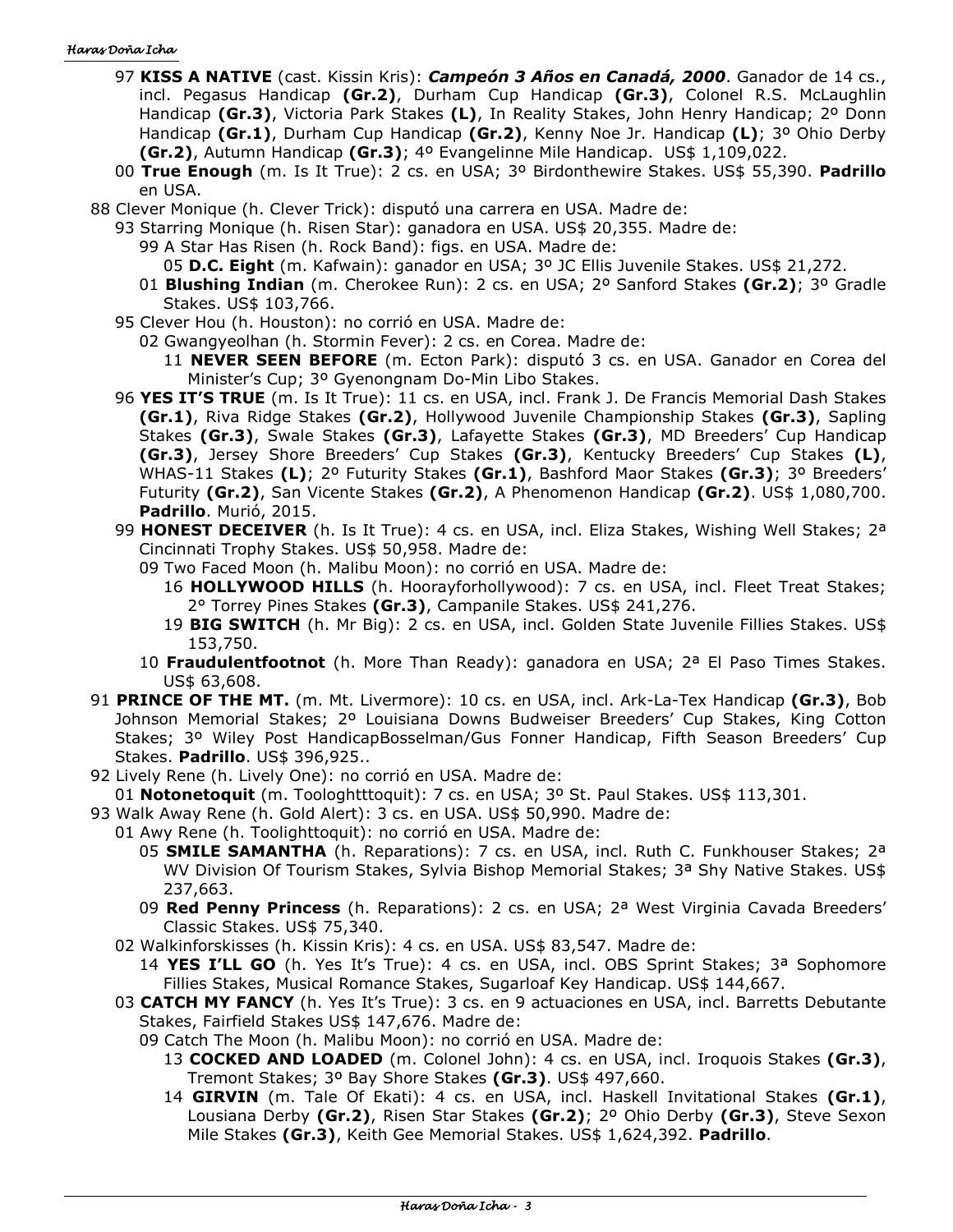- 16 **PIRATE'S PUNCH** (cast. Shanghai Bobby): 5 cs. en USA, incl. Salvator Mile Stakes **(Gr.3)**; 2° Philip H. Iselin Stakes **(Gr.3)**; 3° Super Derby **(Gr.3)**, Mineshaft Stakes **(Gr.3)**. US\$ 340,300.
- 18 **MIDNIGHT BOURBON** (m. Tiznow): 2 cs. en USA, incl. LeComte Stakes **(Gr.3)**; 2° Preakness Stakes **(Gr.1)**, Travers Stakes **(Gr.1)**, Pennsylvania Derby **(Gr.1)**, Lousiana Derby **(Gr.2)**, Iroquois Stakes **(Gr.3)**; 3° Champagne Stakes **(Gr.1)**, Risen Star Stakes **(Gr.2)**. US\$ 1,094,920.
- 11 **FANCY MALIBU** (m. Malibu Moon): 8 cs. en Rusia, incl. Gran Summer Stakes **(Gr1)**, Granit II Stakes **(Gr.2)**, dos veces, Season Opening Stakes **(Gr.3)**; 2º Autumn Stakes **(Gr.1)**; 3º Kazan Sprint **(Gr.2)**. RUB\$ 859,300.
- 13 **DUBINI** (cast. Gio Ponti): 5 cs. en USA, incl. Laurel Dash Stakes; 2° Turf Monster Stakes **(Gr.3)**, Aqueduct Turf Sprint Championship Stakes, Pa Governor's Cup Stakes, Laurel Dash Stakes; 3° Da Hoss Stakes. US\$ 324,775.
- 15 **WHAT A CATCH** (m. Justin Phillip): 4 cs. en USA, incl. Rockville Centre Stakes; 3° Funny Cide Stakes, Bertram F. Bongard Stakes, Ontario Country Stakes. US\$ 207,417.
- 96 **Mt. Rene** (m. Mt. Livermore): 2 cs. en 8 actuaciones en USA; 3º Airline Stakes. US\$ 36,700.

97 Kissin Rene (h. Kissin Kris): **ver arriba**.

# **3ª madre**

65 Party Date (h. Speedy Frank): ganadora de 14 cs. en USA. US\$ 22,736. Madre de:

- 75 **LADY GREENFIELD** (h. Hasty Royalty): 5 cs en USA, incl. Orange Blossom Handicap; 3ª Battler Star Handicap. US\$ 34,465. Madre de ganadores.
- 78 **MONIQUE RENE** (h. Prince of Ascot): **ver arriba**.
- 79 **HOMEMADE LOVIN** (m. Hasty Royalty): 5 cs. en USA, incl. D.S. "Shine"Young Memorial Cajun Futurity, Pioneer Stakes; 2º Carousel Stakes; 3º Jefferson Futurity. US\$ 100,109. **Padrillo**.

# **4ª madre**

59 Pardon My Speed (h. The Solicitor): ganadora en USA. US\$ 2,797. Madre de:

- 63 Triano (h. Speedy Frank): 10 cs. en USA. US\$ 11,690. Madre de:
	- 73 **TRI FLYING** (m. Flying Lark): 12 cs. en USA, incl. Oregon Stallion Stakes, Oregon Derby; 2º Mcfadden Memorial Stakes; 3º Mt. Adams Stakes, Lone Oak Mile Stakes; 4º Dan W. Castle Memorial Handicap. US\$ 45,525.
	- 74 **NOW YOU FLY** (m. Flying Lark ): 4 cs. en USA, incl. Lone Oak Stallion Stakes; 3º Oregon Stallion Stakes; 4º Os West Memorial Stakes. US\$ 7,396.
	- 75 **HOGGER** (m. Mahogany): 12 cs. en USA, incl. Oregon Stallion Stakes, Oregon Derby; 2º Mcfadden Memorial Stakes; 3º Mt. Adam Stakes, Lone Oak Mile Stakes; 4º Dan W. Castle Memorial Handicap. US\$ 45,525.
- 65 Party Date (h. Speedy Frank): **ver arriba**.
- 76 Pan Gee (h. Never Cede): no corrió en USA. Madre de:
	- 85 Attainability (h. Gnomes Gold): 3 cs. en USA. US\$ 13,650. Madre de:
		- 97 **SLEWABILITY** (h. Slew Of Angels): 8 cs. en Canadá, incl. City Of Edmonton Distaff Handicap, dos veces, Penny Ridge Handicap, Ken Pearson Memorial Handicap, Madamoiselle Stakes; 2ª Lilac Handicap, M.R. Jenkins Memorial Handicap, dos veces, Duchess Of York Handicap, Wild Rose Handicap, Fall Classic Distaff Handicap; 3ª City Of Edmonton Distaff Handicap; 4ª Chariot Chaser Handicap, John Patrick Handicap. US\$ 232,624. Madre de ganadores.

99 **Regal Ability** (cast. Regal Remark): 8 cs. en USA; 3 Westerner Handicap. US\$ 196,888.

- 77 Party's On Me (h. Stevedore): disputó 9 cs. en USA. Madre de:
	- 84 **TAXPAYERS FOLLY** (h. Lt. Stevens): 6 cs. en USA, incl. Louisiana Downs Futurity, Laurel Lane Stakes, Delta Miss Stakes; 4ª River Cities Budweiser Breeders' Cup Stakes. US\$ 178,862. Exportada a Japón, 1991. Madre de:
		- 91 **Tax Haven** (h. Alydar): 4 cs. en Japón; 3ª Daily Hai Queen Cup **(Gr.3)**. Madre de:
			- 98 Tax Shelter (h. Fuji Kiseki): ganadora en Japón. Madre de:
				- 05 **Heavenly Cruise** (h. Falbrav): 4 cs. en Japón; 3ª Turquoise Stakes **(L)**.
				- 10 **Arbatax** (m. King Kamehameha): 5 cs. en Japón; 2º Oro Cup **(L)**; 3º Tanigawadake Stakes **(L)**.
			- 00 **HISHI ATLAS** (m. Timber Country): 10 cs. en Japón, incl. Helan Stakes **(Gr.3)**, March Stakes **(Gr.3)**, Elm Stakes **(Gr.3)**, Nigawa Stakes **(L)**, Betelgeuse Stakes **(L)**, Shiwasu Stakes.